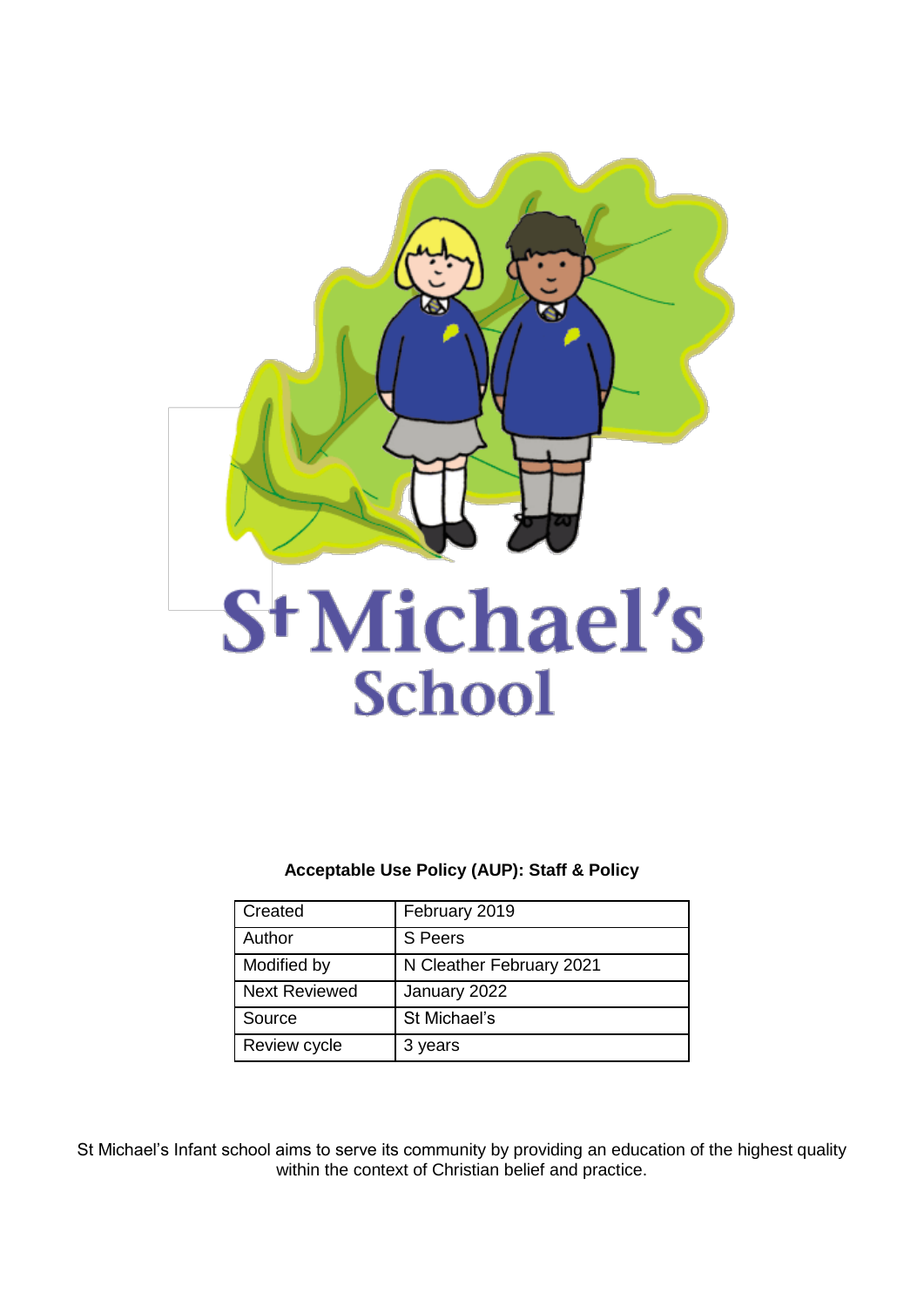- This policy covers use of digital technologies in school: i.e. email, Internet, intranet and network resources, mobile phones, software, equipment and systems.
- I have read the Keeping Children Safe In Education September 2018
- I will only use the school's digital technology resources and systems for Professional purposes or for uses deemed 'reasonable' by the Head and Governing Body.
- I will only use equipment/networks for school based purposes unless there are particular or exceptional circumstances, e.g. emergencies and I will always make sure that any use is not to the detriment of my work
- I will make sure pupils may only use approved e-mail accounts on the school system.
- I will avoid opening and sending personal e-mail on school computers.
- I will treat incoming e-mail with suspicion and will not open attachments unless the author is known.
- I will not browse, download or send material that could be considered offensive to colleagues.
- I will report any accidental access to, or receipt of inappropriate materials, or filtering breach to the Computing Leader or the Head of School/Executive Head (who is also the DSL).
- I will not allow unauthorised individuals to access email / Internet / intranet / network, or other school / LA systems.
- I will not download any software or resources from the Internet that can compromise the network, or are not adequately licensed.
- I understand that all Internet usage / and network usage can be logged and this information could be made available to the Head of School/Executive Head or Chair of Governors.
- I will ensure all documents are saved, accessed and deleted in accordance with good safety practice.
- I will not connect a computer, laptop or other device (including USB flash drive), to the network / Internet that does not have up-to-date anti-virus software, and I will keep any 'loaned' equipment up-to-date, using the school's recommended system.
- Images of pupils and/or staff will only be taken, stored and used for professional purposes and with written consent of the parent, carer or staff member. Images will not be distributed outside the school network/website without the permission of the parent/carer, member of staff or Head of School/Executive Head.
- I will report any incidents of concern regarding children's safety to the On-Line Safety Leader, or the Designated Safeguarding Lead Officer/Head of School/Executive Head..
- I will comply with standard ICT system security and not disclose any passwords provided to me by the school or other related authorities.
- I understand that I am responsible for all activity carried out under my username.
- I will not use blogs/social networking sites, e.g. Facebook, where my professional conduct could be brought into question or bring the school into disrepute.
- I will not be 'friends' on Facebook with any present/past parents, present/past pupils from St Michael's Infant school. Where there is an established friendship or family connection outside school this may be permissible after consultation with the Head of School/Executive Head.
- I will not browse, download, upload or distribute any material that could be considered offensive, illegal or discriminatory.
- I agree and accept that any computer or laptop loaned to me by the school, is provided solely to support my professional responsibilities and that I will notify the school of any "significant personal use" as defined by HM Revenue & Customs.
- I will ensure that personal data (such as data held on SIMS) is kept secure and is used appropriately, whether in school, taken off the school premises or accessed remotely. Personal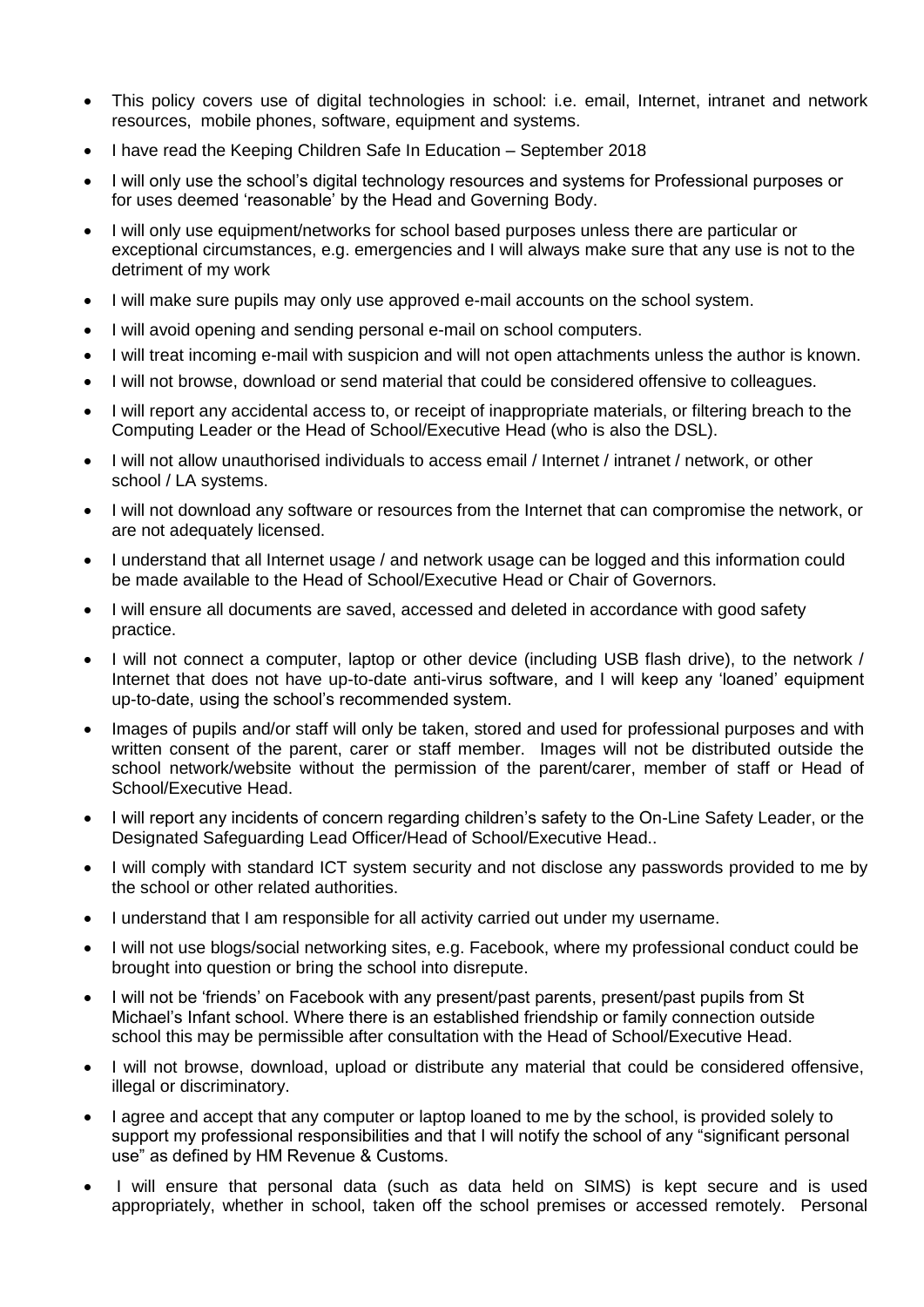data can only be taken out of school or accessed remotely when authorised by the Head or Governing Body.

- I understand that any information seen by me with regard to staff or pupil information, held within the school's information management system, will be kept private and confidential, EXCEPT when it is deemed necessary that I am required by law to disclose such information to an appropriate authority.
- I will support the school's Online Safety policy and help pupils to be safe and responsible in their use of ICT and related technologies. I will promote E-safety with the children and will help them to develop a responsible attitude to system use, communications and publishing.
- I will only use LA systems in accordance with any appropriate policies i.e. SIMS
- St Michael's school allows staff to bring in personal mobile telephones and devices for their own use.
	- $\circ$  The school does not allow a member of staff to contact a pupil or parent/carer using their personal device unless in an emergency, for example, if it was on a school outing.
	- o Users bringing personal devices into school must ensure there is no inappropriate or illegal content on the device.
	- $\circ$  All staff must ensure that their mobile telephones/devices are left in a cupboard or drawer throughout contact time with children.
	- o Mobile phone calls may only be taken at staff breaks or in staff members' own time.
	- $\circ$  If staff have a personal emergency they are free to use the school's phone or make a personal call from their mobile in a room where children are not present.
	- $\circ$  If any staff member has a family emergency or similar and required to keep their mobile phone to hand, prior permission must be sought from the Head of School/Executive Head.
	- $\circ$  Staff (will need to) ensure that the Head of School/Executive Head has up to date contact information and that staff make their families, children's schools etc. aware of emergency work telephone numbers. This is the responsibility of the individual staff member.
	- $\circ$  All parent helpers will be requested to not use their mobile phone to receive any calls whilst in the school the building.
	- $\circ$  All staff are asked out of courtesy not to make/receive calls in the staffroom when other people are present.
	- $\circ$  During group outings staff will carry their mobile phones for emergency purposes only.
	- o Mobile phones must not be used to take photographs of children.
	- o Mobile phones must not be used by parents to take photographs of children in school or on school visits.
	- o A senior member of staff reserves the right to check the image content of a member of staff's mobile phone, should there be any cause for concern.
	- $\circ$  Should inappropriate material be found then the Designated Safeguarding Lead (DSL) will be contacted immediately. The guidance from the Local Authority as to the appropriate actions will be followed.
- It is the responsibility of all members of staff to be vigilant and report any concerns to the Head of School/Executive Head.
- Concerns will be taken seriously, logged and investigated appropriately (see allegations against a member of staff policy).
- I understand that failure to comply with the Acceptable Use Policy could lead to disciplinary action.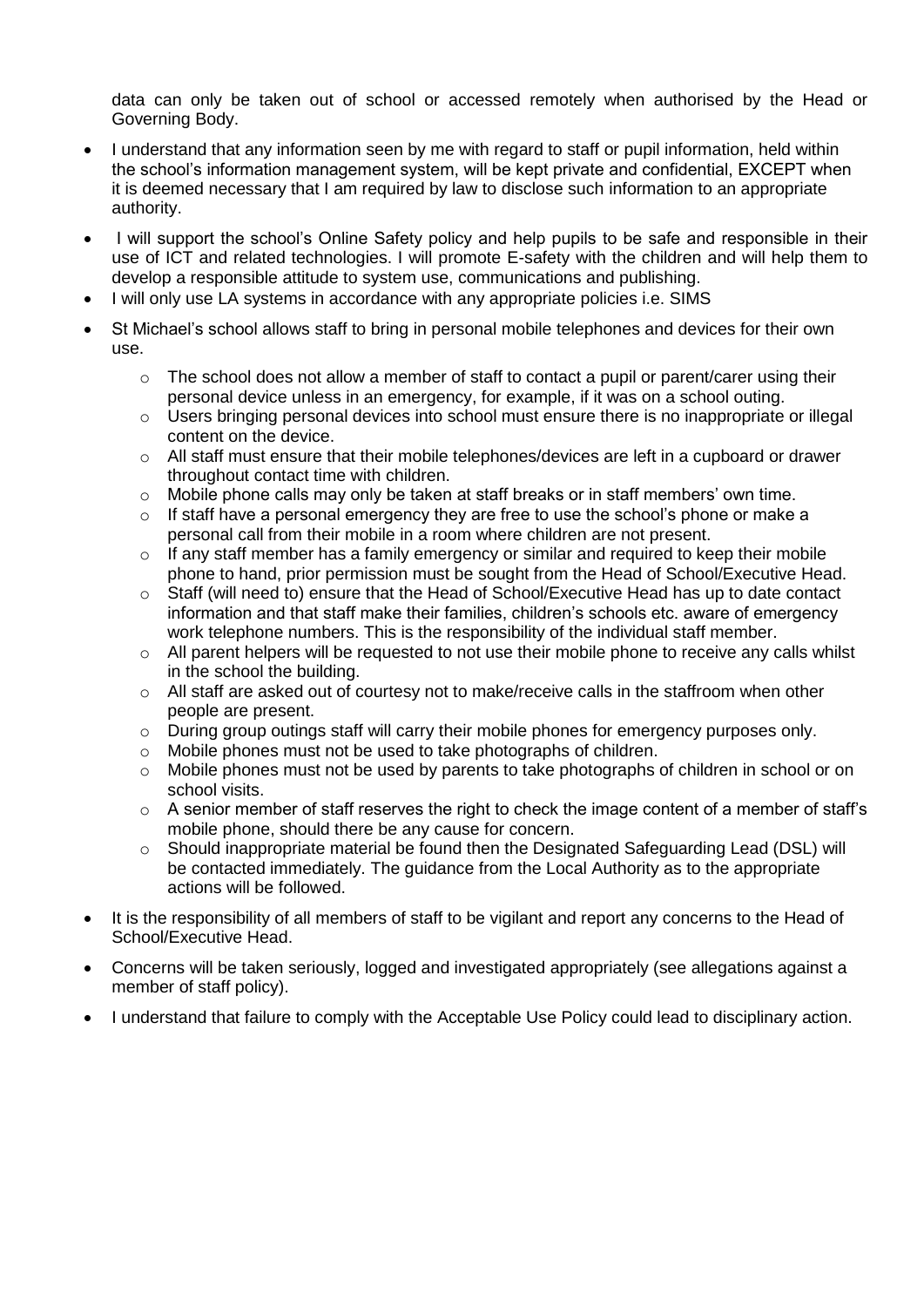## **APPENDIX 1**

# **Staff, Parent and Pupil Zoom Acceptable Use Policy – January 2021**

## St. Michael's C of E (A) Infant School

Remote learning is now a recognised part of our educational provision and in order to create a safe environment for pupils and staff when taking part in live Zoom conference sessions, the following considerations must be observed:

- 1. By accepting the Zoom meeting ID and joining the meeting, with parental responsibility, you agree to the terms set out in this document.
- 2. Zoom is only to be accessed by a device in a communal family space.
- 3. Initial access to the session should ideally be supervised by an adult who will then be available to deal with any technical difficulties.
- 4. The meeting ID is to remain confidential and not to be shared to anyone that it was not designated to.
- 5. Recording, photos or screenshots of the Zoom meeting are not currently allowed by participants or teachers.

(The school has made the decision NOT to record Zoom meetings. If this is changed in the future, we will inform parents and ask for permission as well as stating at the start of any meeting that it is going to be recorded by the hosting teacher and stored in line with the school GDPR and ICT policy. )

- 6. We will aim to start the Zoom meeting on-time and would ask that participants do the same. Joining late can cause disruption.
- 7. For participants, some Zoom facilities may be disabled by the host teacher. This includes, but is not limited to, the screen record function, chat and screen share.
- 8. Lastly, the same behaviour expectations that are set within a classroom apply to the Zoom meeting and the teacher retains the right to terminate a pupil's participation. If this happens the parent would be made aware.

### **Additional zoom protocol/information for staff leading zoom calls.**

- Don't allow attendees to join before host
- Turn screen sharing off for participants
- Set up a 'waiting room' and only admit those you know you have invited
- Do not publicise your meeting's link on social media
- Do not take screenshots or record videos of a zoom live meeting